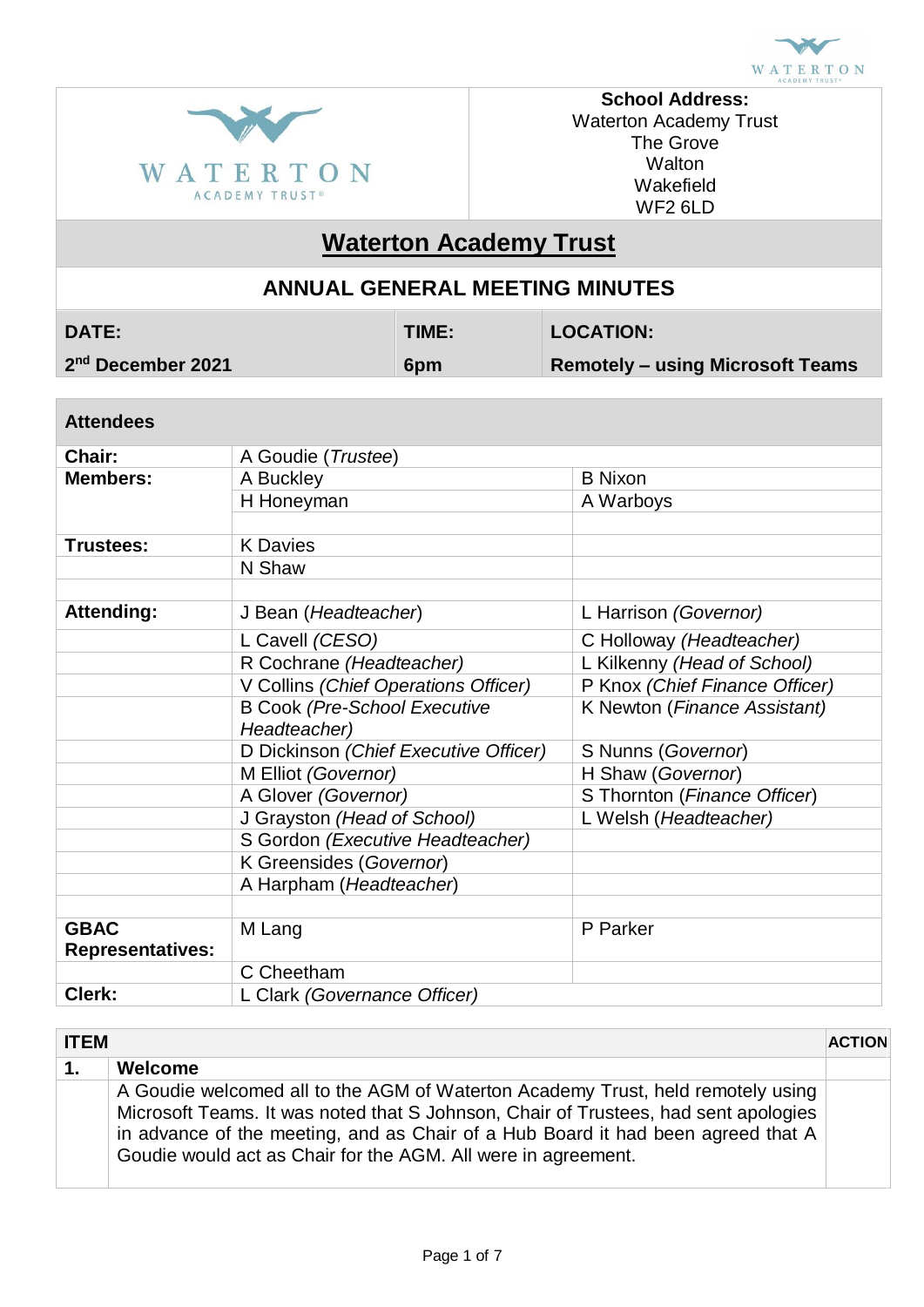

| <b>ITEM</b>     |                                                                                                                                                                                                                                                                                                                                                                                                                                                                                                                                                                                                                                                                                                                                                                                                                                                                                                                                                                                                                                                                                                                                                                                                                                                                                                                                                                                                                                                                                  | <b>ACTION</b> |
|-----------------|----------------------------------------------------------------------------------------------------------------------------------------------------------------------------------------------------------------------------------------------------------------------------------------------------------------------------------------------------------------------------------------------------------------------------------------------------------------------------------------------------------------------------------------------------------------------------------------------------------------------------------------------------------------------------------------------------------------------------------------------------------------------------------------------------------------------------------------------------------------------------------------------------------------------------------------------------------------------------------------------------------------------------------------------------------------------------------------------------------------------------------------------------------------------------------------------------------------------------------------------------------------------------------------------------------------------------------------------------------------------------------------------------------------------------------------------------------------------------------|---------------|
|                 | It was noted that an invitation had been extended to all Members, Trustees, Hub Board<br>Governor representatives, ASC Chairs, Headteachers and a number of members of<br>the Trust central team.                                                                                                                                                                                                                                                                                                                                                                                                                                                                                                                                                                                                                                                                                                                                                                                                                                                                                                                                                                                                                                                                                                                                                                                                                                                                                |               |
|                 | The auditors from GBAC were also welcomed to the meeting.                                                                                                                                                                                                                                                                                                                                                                                                                                                                                                                                                                                                                                                                                                                                                                                                                                                                                                                                                                                                                                                                                                                                                                                                                                                                                                                                                                                                                        |               |
| 2.              | <b>Apologies for Absence</b>                                                                                                                                                                                                                                                                                                                                                                                                                                                                                                                                                                                                                                                                                                                                                                                                                                                                                                                                                                                                                                                                                                                                                                                                                                                                                                                                                                                                                                                     |               |
|                 | Apologies were received and accepted from Member, L Greensides; Trustees, S<br>Johnson, S Bates, J Henson, L Rowlinson-Brown and J Shaw (J Shaw - advised he<br>would be arriving late, but then was not able to attend); Hub Board Governor<br>Representatives / ASC Chairs; C Lancaster, N Godfrey, L Ward, H Swainson and A<br>Emms.                                                                                                                                                                                                                                                                                                                                                                                                                                                                                                                                                                                                                                                                                                                                                                                                                                                                                                                                                                                                                                                                                                                                          |               |
| 3.              | <b>Declarations of Interest</b>                                                                                                                                                                                                                                                                                                                                                                                                                                                                                                                                                                                                                                                                                                                                                                                                                                                                                                                                                                                                                                                                                                                                                                                                                                                                                                                                                                                                                                                  |               |
|                 | The standing register of declarations of interest was noted. There were no further<br>declarations of interest made.                                                                                                                                                                                                                                                                                                                                                                                                                                                                                                                                                                                                                                                                                                                                                                                                                                                                                                                                                                                                                                                                                                                                                                                                                                                                                                                                                             |               |
| 4.              | <b>CEO Report and Questions relating to the CEO Report</b>                                                                                                                                                                                                                                                                                                                                                                                                                                                                                                                                                                                                                                                                                                                                                                                                                                                                                                                                                                                                                                                                                                                                                                                                                                                                                                                                                                                                                       |               |
|                 | The CEO briefly explained how outcomes had not been published nationally due to<br>there being no standardised tests last year as a result of the covid pandemic.<br>Attention was drawn to the current standards profiles of schools within the Trust and<br>Ofsted judgments. The CEO explained that a Trust school had recently received an<br>Ofsted visit and the result is not yet published so it cannot be shared but it had been<br>very positive. It will be shared with all once published.<br>The Trust is in a good position and schools continue to move forwards in a positive<br>way. There have been many challenges relating to covid, but Headteachers and staff<br>continue to work extremely hard and grasp opportunities for improvement and<br>continue to raise outcomes. The central teams, led by the SLT, are working well<br>together and a range of development projects have been achieved throughout the<br>year. Governors provide a wealth of support and challenge to the schools and have<br>worked closely with Headteachers. The CEO highlighted that he looks forward to<br>having statistics in the future to show how far the schools have come and the journey<br>they have been on.<br>It was confirmed that Trustees receive comprehensive reports and information<br>throughout the year in order for them to fulfil their role and statutory obligations.<br>Questions were invited but there were no further questions at present. |               |
| $5\phantom{.0}$ | Auditors Report and Questions relating to the Auditors Report                                                                                                                                                                                                                                                                                                                                                                                                                                                                                                                                                                                                                                                                                                                                                                                                                                                                                                                                                                                                                                                                                                                                                                                                                                                                                                                                                                                                                    |               |
|                 | Introductions were made by GBAC - P Parker (Audit Partner), M Lang (Director of<br>GBAC) and C Cheetham (Audit Manager).<br>GBAC introduced this item explaining that the draft accounts had been circulated for<br>review by Trustees. The Audit Findings report, Letter of Comment and report on Going<br>Concern had also been made available in advance of the meeting.                                                                                                                                                                                                                                                                                                                                                                                                                                                                                                                                                                                                                                                                                                                                                                                                                                                                                                                                                                                                                                                                                                      |               |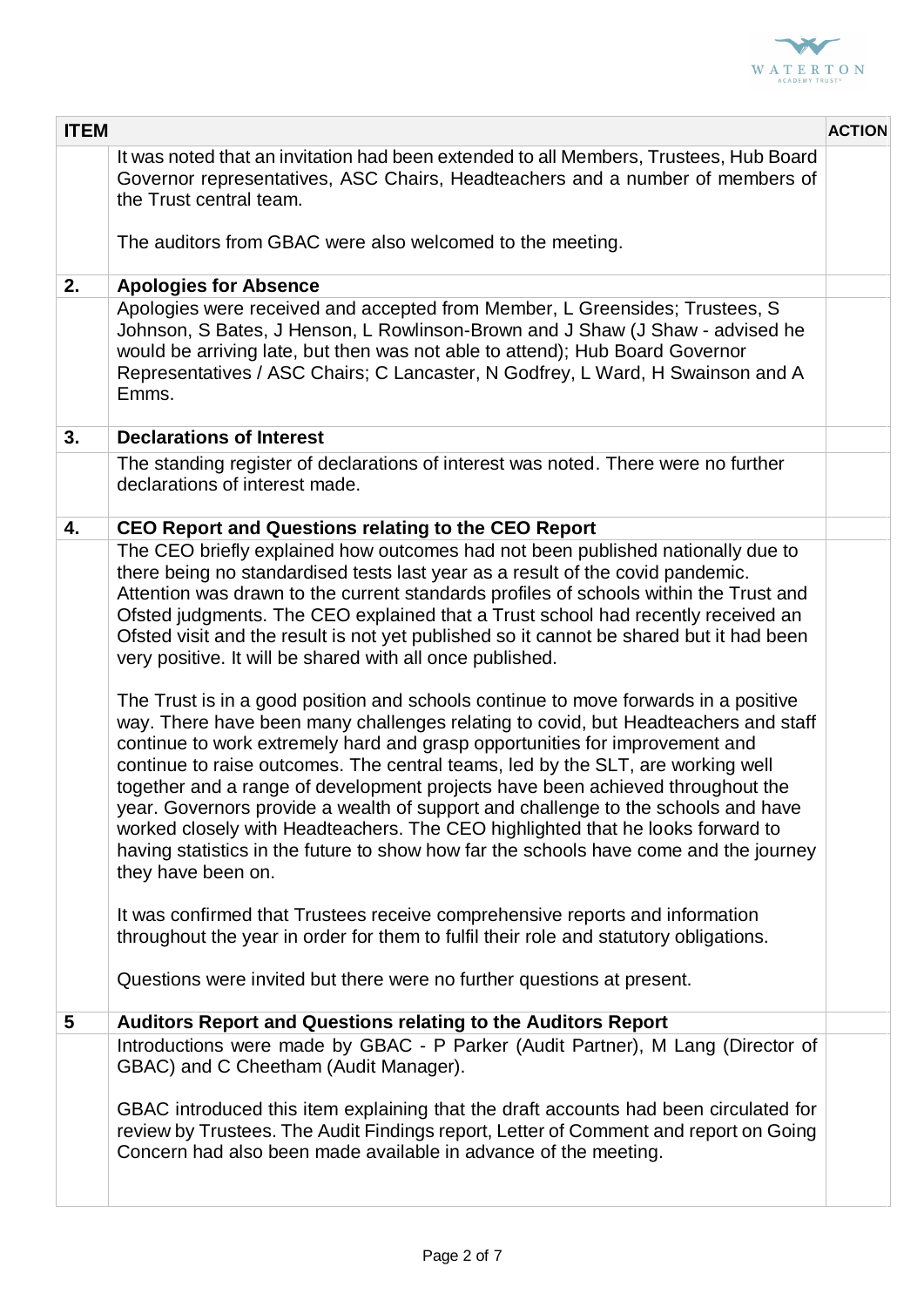

**ITEM ACTION**

An explanation of the engagement of reasonable and limited assurance was given, highlighting that reasonable assurance enables a positive form of conclusion and applies to the accounts as a whole, whilst limited assurance focuses on there being sufficient appropriate evidence to express a negative conclusion on regularity. It was highlighted that a clean audit report was given.

GBAC indicated that they would take the documents as read unless there were any questions at this point or if a page turning exercise was requested. There were no further questions at present and all were in agreement that GBAC should present the main findings rather than review each page.

An overview of the significant risks identified was provided which were outlined within the Audit Findings report, including management over-ride of controls and revenue being mis-stated. It was explained that this is included as a key risk as it is very difficult to prove there is no risk, and therefore it is audited. 94 % of income was audited, the majority of which is the grant income. There was nothing to report regarding management over-ride of controls as appropriate systems are in place. Going concern had been more difficult to review due to the ongoing issues associated with covid, however the main funding streams remained consistent and a detailed report had been prepared by the CFO and CEO to support the conclusion that the Trust remains a Going Concern and is financially sustainable in the longer term and also to provide assurance to Trustees (this report had also been shared on Teams in advance of the meeting). GBAC confirmed they supported the report and had no further comment to make.

A summary of the pension provision was offered. Employees belong to three principal pension schemes - West Yorkshire Pension Fund (WYPF) and South Yorkshire Pension Fund (SYPF) for school support staff and a private pension scheme is offered for Pre-School staff. The actuarial valuation for WYPF and SYPF was discussed. GBAC confirmed that they review the detail and check methodology and there was no further comment to make.

An assurance report on regularity had been prepared - transactions from schools were tested as well as other revenue streams e.g. donations and income from trading activities. No issues had been identified.

With regards to the observation of internal control, last year there had been two points to note; a matter concerning contracts of employment, and an issue with the bank audit letter. GBAC confirmed that these had been resolved and they were happy with the internal controls in place.

A point was raised regarding the audit differences; a review of systems highlighted that a number of invoices were dated within the 2021 financial year, however a number of these would have actually been classed as pre-payments so would not be included in the 2020/21 accounts. However, there was £13k in total which would have affected the accounts, but this is significantly below the level of materiality (materiality is set c£100k) therefore no changes were required. There is one outstanding point referring to the bank audit letter but this is a separate point to the matter raised last year, and is an internal issue with the bank rather than a fault of the Trust. GBAC confirmed they are chasing the bank for the document, and although the accounts cannot be officially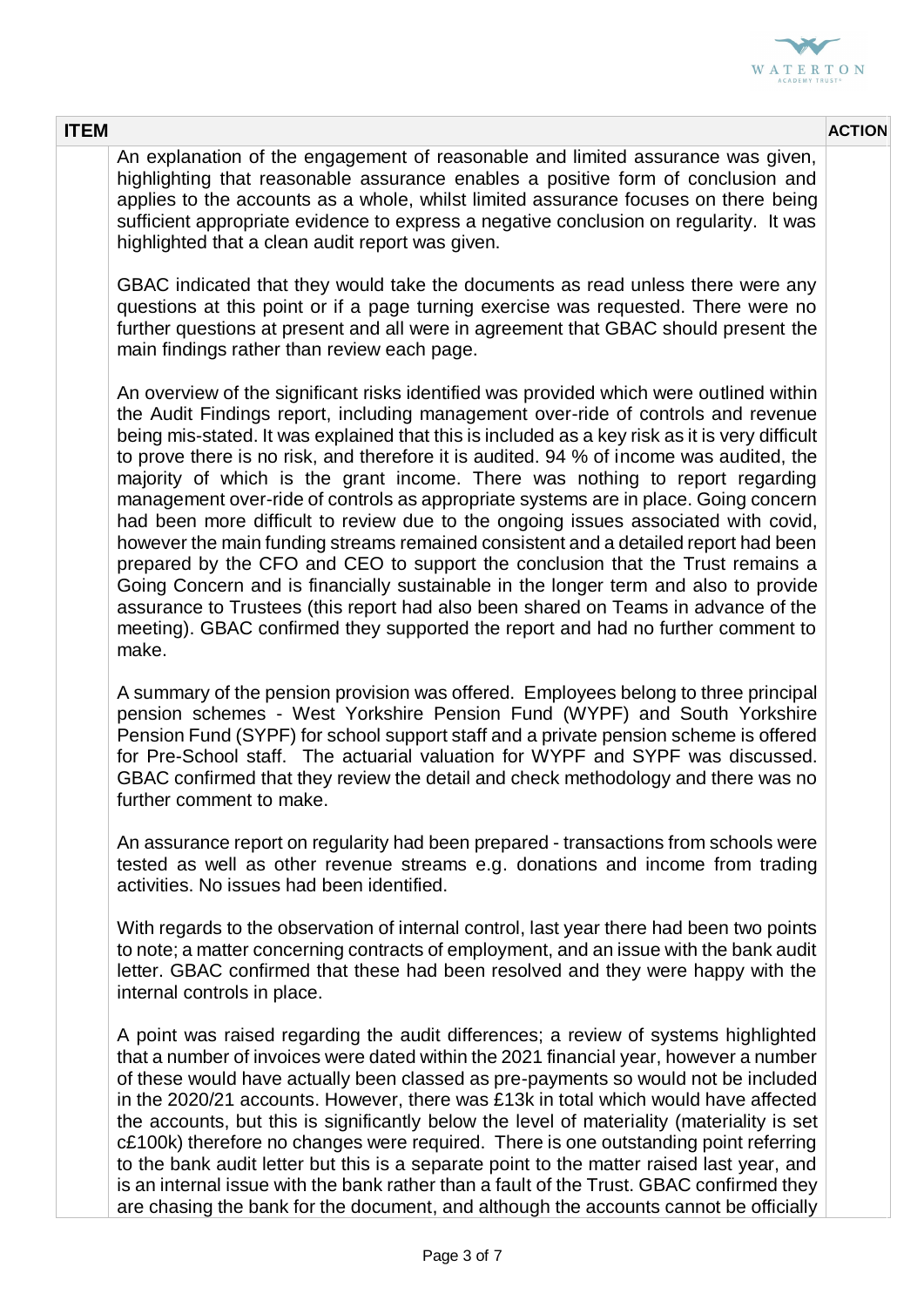

#### **ITEM ACTION**

signed at present without this, they can be agreed in principle to be signed once the bank documentation is received.

Questions were invited by GBAC; there were no further questions at present. The Chair commented that the work undertaken for the audit report and accounts had not highlighted any significant issues which was very reassuring. The CEO stated that he and the CFO had spent time last week going through everything in minute detail and any matters outstanding had been effectively resolved. It has been a positive year in terms of finance within the Trust and with the production of the accounts.

Moving forwards, the CEO indicated that there will be a discussion with Trustees regarding reserves, but this will be brought to the Spring Trust Board meeting. Consideration will be given to spend some of the accrued reserves in order to fund capital projects and ensure schools have the resources they require. The CFO highlighted that she had attended a West Yorkshire network group this morning and many schools are in a similar situation – that reserves have remained the same or have risen slightly. There will be a need to remain cautious with any spending as there are changes likely to come into play in the next couple of years with regards to a minimum salary of £30k for teachers (date to be confirmed), and also increased National Insurance contributions from April 2022, which may or may not be funded by the Government. The CEO updated trustees that there will always be a capital challenge in relation to estates, and the need to invest in technology is ongoing. The Trust are looking to seize the opportunity to invest wisely and move forwards with some of the work which they have previously been unable to finance. The range of projects identified will be reviewed in detail by the Executive team, and a comprehensive proposal brought to Trustees for their scrutiny and approval.

It was noted that the Trust have recently spent in excess of £60k on reports to establish the position of Sharlston Community School (SCS) due to structural issues. A new build school is required but there has been some negotiation with the DfE as the Trust's reserves had been requested for the rebuild. The CEO had responded, explaining that the Trust's reserves are profiled, and at least three other schools in the Trust require significant capital spend for new roofs and other works, so it is not feasible for any further reserves to be used for the SCS project. There is a range of capital projects required across the Trust that the current reserves cannot meet and the Trust is currently operating on a priority strategy. It was confirmed that a detailed capital update will also form part of the reports for the Spring Trust Board meeting.

In summing up, GBAC thanked the CFO and her team for their collaboration on securing a positive audit. They invited any further questions. No further questions were received.

Members and Trustees welcomed the audit and the assurance it provides, and Trustees approved the accounts.

The CFO reiterated thanks to GBAC and their team for their positive working relationship.

Thanks, were given to the CFO and finance team for their significant achievement under very difficult circumstances.

**Chair**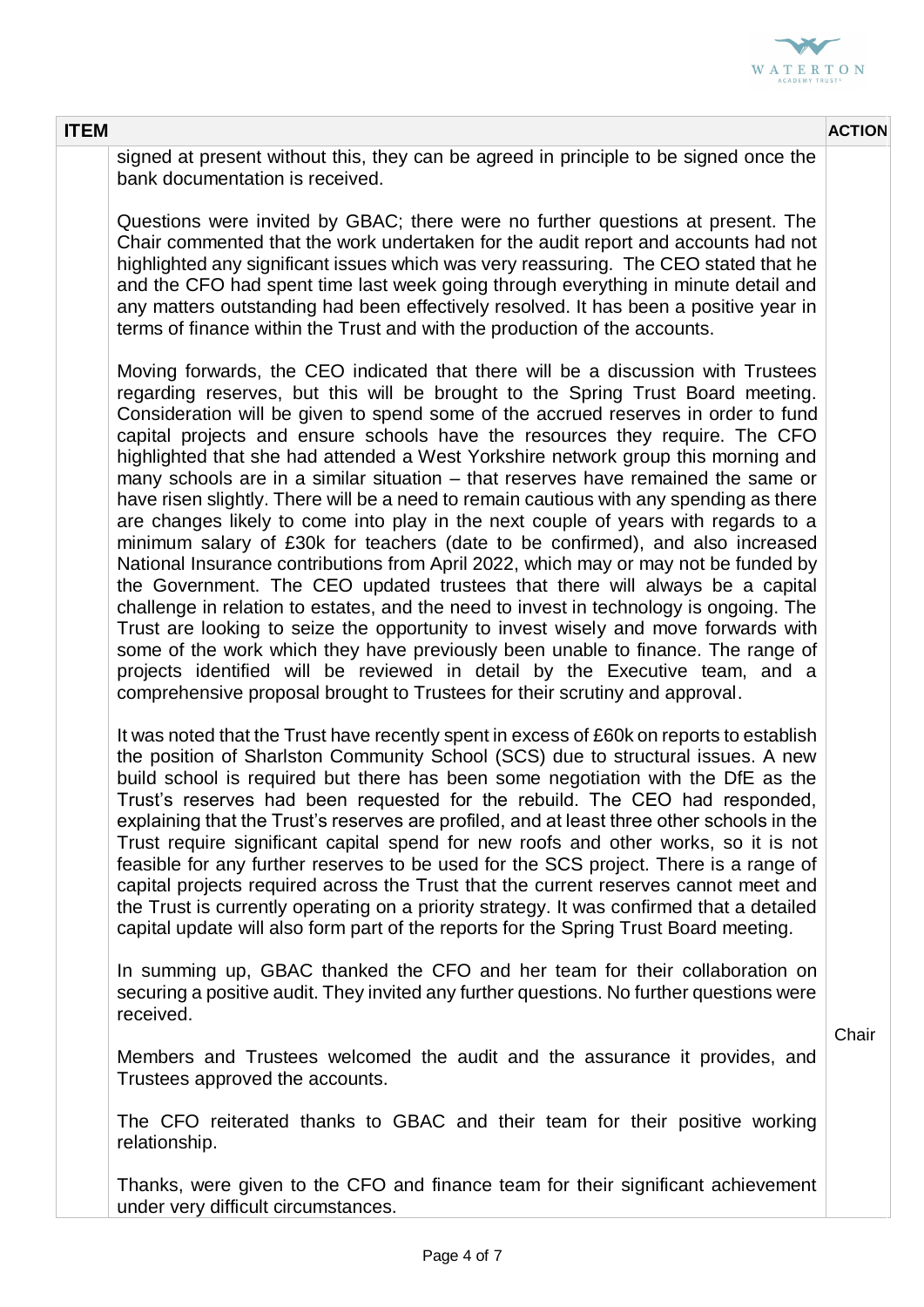

| <b>ITEM</b> |                                                                                                                                                                                                                                                                                                                                                                                                                                                                                                                                                                                                                                                                                                                                                                                                                                                                                                                                                                                                                                                                                                                                                                                                                                                                                                                                                                                                                                            | <b>ACTION</b> |
|-------------|--------------------------------------------------------------------------------------------------------------------------------------------------------------------------------------------------------------------------------------------------------------------------------------------------------------------------------------------------------------------------------------------------------------------------------------------------------------------------------------------------------------------------------------------------------------------------------------------------------------------------------------------------------------------------------------------------------------------------------------------------------------------------------------------------------------------------------------------------------------------------------------------------------------------------------------------------------------------------------------------------------------------------------------------------------------------------------------------------------------------------------------------------------------------------------------------------------------------------------------------------------------------------------------------------------------------------------------------------------------------------------------------------------------------------------------------|---------------|
| 6.          | <b>Trustees' Annual Report to Members</b>                                                                                                                                                                                                                                                                                                                                                                                                                                                                                                                                                                                                                                                                                                                                                                                                                                                                                                                                                                                                                                                                                                                                                                                                                                                                                                                                                                                                  |               |
|             | The Governance Officer provided a brief overview and rationale of the Trustees<br>Annual Report to Members highlighting that it was the first year a report had been<br>produced arising from discussions between Members, Chair of Trustees, Governance<br>Officer and Executive Team. The report responds directly to the questions posed in<br>the NGA (National Governance Association) 'Role of Members' report.<br>Questions and comments were welcomed from Members.                                                                                                                                                                                                                                                                                                                                                                                                                                                                                                                                                                                                                                                                                                                                                                                                                                                                                                                                                                |               |
|             | Members commented that the report was a very helpful addition to the AGM and<br>provided a succinct overview of the work of the Trust Board and how their obligations<br>have been fulfilled.<br>A question was asked regarding the internal audit programme of work and whether<br>there was any specific matters which Members ought to be aware of. The CFO<br>explained that with the establishment of the Audit and Risk Committee, Trustees will<br>have a better understanding of the internal scrutiny work to date and will drive the<br>focus for the programme of work for the year. The high-risk items relating to HR were<br>queried, in particular the item regarding payroll and the checking of the payroll. The<br>COO provided an overview of the issues with the reporting function of the HR system<br>which had been identified in early audits. The new system was due to link with<br>budgeting systems, however this had not been the case, so other options have been<br>explored. Compensation has finally been received from the current software provider.<br>Robust communication and procedures between the HR and Finance teams are in<br>place to mitigate risk, and any issues are also updated in the budgeting software.<br>A Member asked a question regarding the review of governance and what plans were<br>in place for this. The Governance Officer and CEO provided the outline that a proposal |               |
|             | will be taken to the Trust Board with options of how this can be undertaken, for<br>example, through a National Leader of Governance (NGA), a peer review using the<br>governance professional network that L Clark is a member or, or by using an<br>organisation such as the Confederation of Schools Trust (CST). It was noted that the<br>external review of governance commissioned by the Trust and undertaken by the NGA<br>was in 2017/18, and the formal implantation of the new Hub model governance<br>structure was January 2019.                                                                                                                                                                                                                                                                                                                                                                                                                                                                                                                                                                                                                                                                                                                                                                                                                                                                                              |               |
|             | A Member asked for more detail on the Trust's response to cybersecurity and for<br>reassurance on the timescales and back-up procedures which are in place. The CEO<br>highlighted that the newly appointed IT Services Manager's specialism is GDPR and<br>cyber security. The IT strategy will be an agenda item for the Trust Board and an<br>update on the work to date and plans for the future will be provided. There are plans<br>to significantly reduce the number of servers and for the majority of information to be<br>stored in the cloud. Although cyber security is a constant challenge, having an IT lead<br>with this as an area of specialism assists in mitigating against such risks. In response<br>to a question from a Member, the COO confirmed that it had already been identified<br>by the SLT that GDPR and cyber security would form part of the work of the internal<br>scrutiny. Initial audits at school level had taken place and the COO, IT Services<br>Manager and an external partner were working together on this.                                                                                                                                                                                                                                                                                                                                                                               |               |
|             | Members thanked Trustees for the informative report.                                                                                                                                                                                                                                                                                                                                                                                                                                                                                                                                                                                                                                                                                                                                                                                                                                                                                                                                                                                                                                                                                                                                                                                                                                                                                                                                                                                       |               |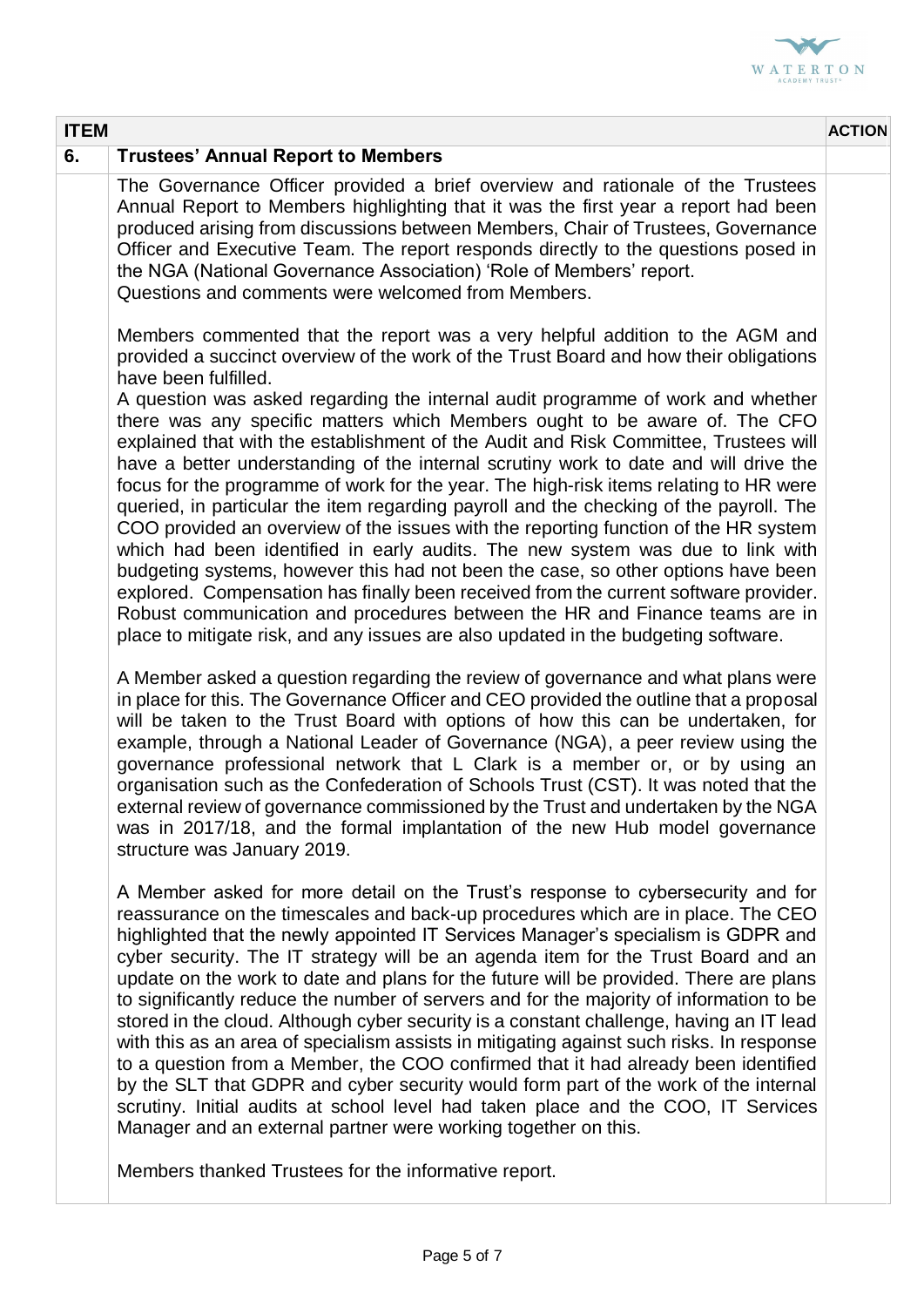

| <b>ITEM</b> |                                                                                                                                                                                                                                                                                                                                                                                                                                                                                                                                                                                                                                      | <b>ACTION</b> |
|-------------|--------------------------------------------------------------------------------------------------------------------------------------------------------------------------------------------------------------------------------------------------------------------------------------------------------------------------------------------------------------------------------------------------------------------------------------------------------------------------------------------------------------------------------------------------------------------------------------------------------------------------------------|---------------|
| 7.          | <b>Appointment of Auditors</b>                                                                                                                                                                                                                                                                                                                                                                                                                                                                                                                                                                                                       |               |
|             | (At 18:45 GBAC were asked to leave the meeting for the discussion to take place).<br>The CEO and CFO provided an update that the Academy Trust Handbook requires                                                                                                                                                                                                                                                                                                                                                                                                                                                                     |               |
|             | that all trusts re-tender for their external audit service every 5 years. This exercise<br>should have taken place in 2021. However, due to the pandemic, this exercise was<br>delayed and will be undertaken in 2022. The advice therefore is that the auditors are<br>not appointed at this meeting but that a tender process is undertaken in the spring<br>term with a recommendation made to Members for their consideration.<br>A question was raised by a Member whether the current auditors were allowed to be<br>part of the re-tender process. The CFO stated she will research into this and confirm<br>back to Members. |               |
|             | Through discussion and questions, Members requested sight of the tender timetable<br>and associated tender documentation and it was confirmed that the Members will meet<br>to consider the recommendation from the tender process and make the appointment.<br>The CFO highlighted that she is part of a network group and template tender<br>documentation has been shared which will be adapted to make it specific to Waterton<br>and its needs.                                                                                                                                                                                 | <b>CFO</b>    |
|             | (N Shaw left the meeting at 18:55)                                                                                                                                                                                                                                                                                                                                                                                                                                                                                                                                                                                                   |               |
|             | The CFO and CEO commented positively on the relationship which has built up with<br>GBAC which remains supportive yet appropriately challenging. The teams work well<br>together, processes run smoothly, and a good understanding of how the Trust<br>operates has developed, and all schedules and deadlines are met.                                                                                                                                                                                                                                                                                                              |               |
|             | (At 18:55 GBAC were invited back to the meeting).                                                                                                                                                                                                                                                                                                                                                                                                                                                                                                                                                                                    |               |
|             | The chair thanked GBAC for their thorough and detailed report, and work to date,<br>which was echoed by the CEO and CFO. A brief update was provided to GBAC, that<br>in line with the requirements contained within the Academy Trust Handbook, the Trust<br>would be undertaking a tender process.                                                                                                                                                                                                                                                                                                                                 |               |
|             | GBAC thanked the Trust for the positive working relationship and understood that a<br>tender process was the appropriate approach.                                                                                                                                                                                                                                                                                                                                                                                                                                                                                                   |               |
|             | (At 18:58 GBAC left the meeting).                                                                                                                                                                                                                                                                                                                                                                                                                                                                                                                                                                                                    |               |
|             | The CFO explained she had been reading the Handbook and it was implied that the<br>current Audit firm can be invited to be part of the tender process - but she will look<br>into this further and confirm with certainty and report back to Members.                                                                                                                                                                                                                                                                                                                                                                                | <b>CFO</b>    |
|             | (A Glover left the meeting at 7pm).                                                                                                                                                                                                                                                                                                                                                                                                                                                                                                                                                                                                  |               |
| 8.          | <b>Any Other Business</b>                                                                                                                                                                                                                                                                                                                                                                                                                                                                                                                                                                                                            |               |
|             | <b>Local Authority Admissions Policy Consultation</b>                                                                                                                                                                                                                                                                                                                                                                                                                                                                                                                                                                                |               |